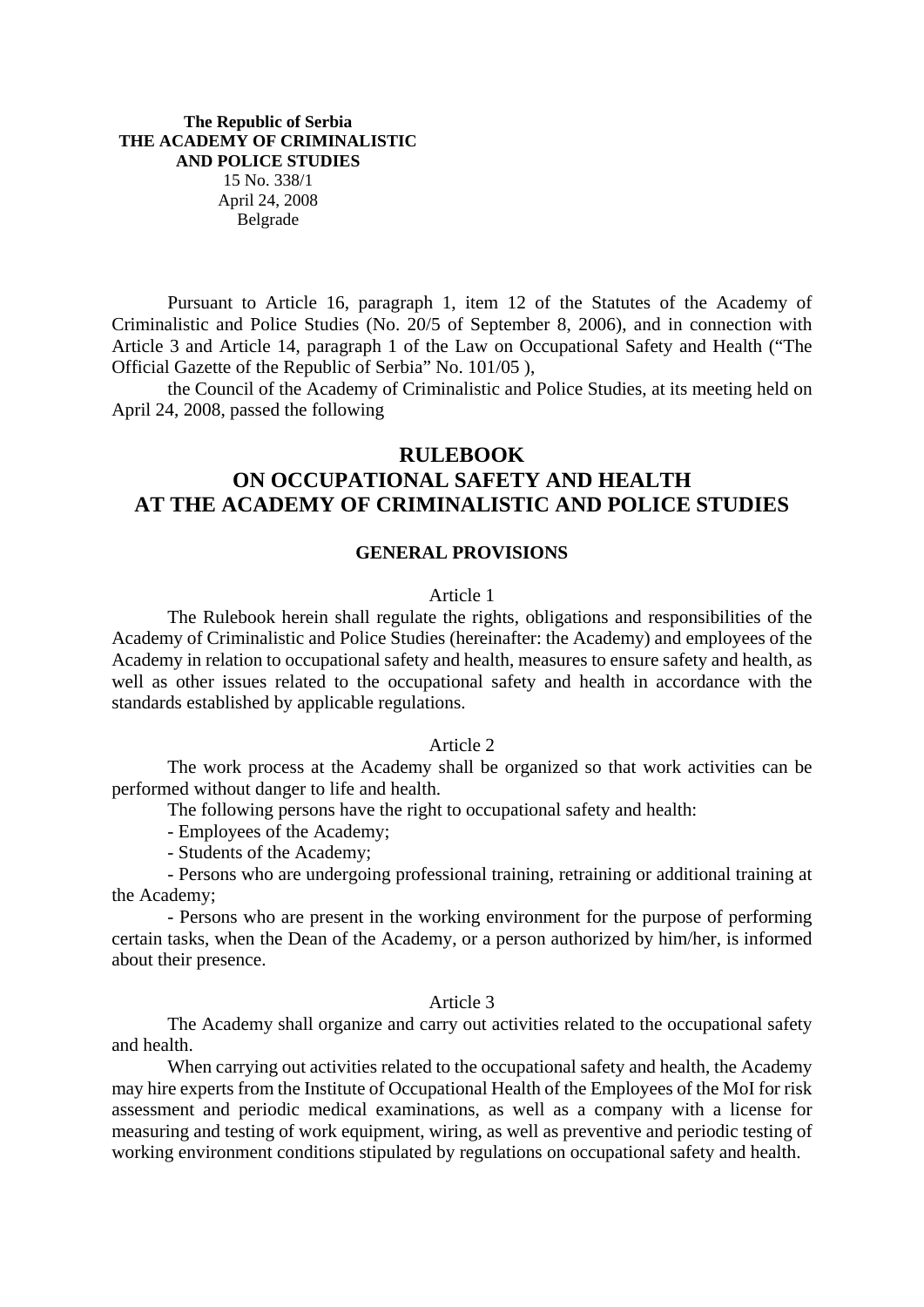# **PREVENTIVE MEASURES**

#### Article 4

Preventive measures in achieving occupational safety and health shall be provided by the application of modern technical, ergonomic, health, educational, social, organizational and other measures and means, all for the purpose of eliminating or minimising the risk of injury and damage to health of persons referred to in Article 2, paragraph 2 of the Rulebook herein.

Preventive measures shall be taken in accordance with the act on risk assessment for all jobs, in the following procedures:

- Designing, construction, reconstruction, use and maintenance of facilities and working and auxiliary spaces of the Academy;

- Designing, construction, reconstruction, use and maintenance of wiring (electricity, heating, ventilation – air conditioning, etc.), for the purpose of safe work of the employees and harmonisation of noise, microclimate and lighting in workplaces and work premises with the stipulated measures and standards;

- Procurement, use and maintenance of work equipment and means used in the work process or related to the work process, with the aim of eliminating and preventing the causes of injuries or damage to the health of the employees handling the equipment (means);

- Procurement and use of means and personal protective equipment at work, the use of which eliminates the risks or dangers that could not be eliminated by applying appropriate preventive measures;

- Education and training for safe work.

Preventive measures in the procedures referred to in paragraph 2 of the Article herein shall be prescribed by the minister in charge of labour.

# **OBLIGATIONS AND RESPONSIBILITIES OF THE ACADEMY**

### Article 5

The Academy shall pass an act on risk assessment for all jobs according to the methodology for risk assessment prescribed by the competent ministry, in accordance with the regulations governing the manner and procedure of risk assessment at the workplace and in the work environment.

The Academy shall be obliged to change or amend the act on risk assessment in case of any new danger, or change of work process or introduction of new work equipment that require change or amendment of this matter.

The act on risk assessment shall be adopted by the Academy's Council.

#### Article 6

Activities related to the occupational safety and health shall be performed by a person appointed by the Dean of the Academy, by his/her decision.

The person referred to in paragraph 1 of the Article herein must pass the professional exam in accordance with the law governing the field of occupational safety and health.

# Article 7

The Academy shall be obliged to provide first aid, rescue and evacuation in case of danger by organizing and financing the training of a certain number of employees of the Academy for these activities, in accordance with the regulations.

Employees referred to in paragraph 1 of the Article herein shall be appointed by the Dean of the Academy, by his/her decision.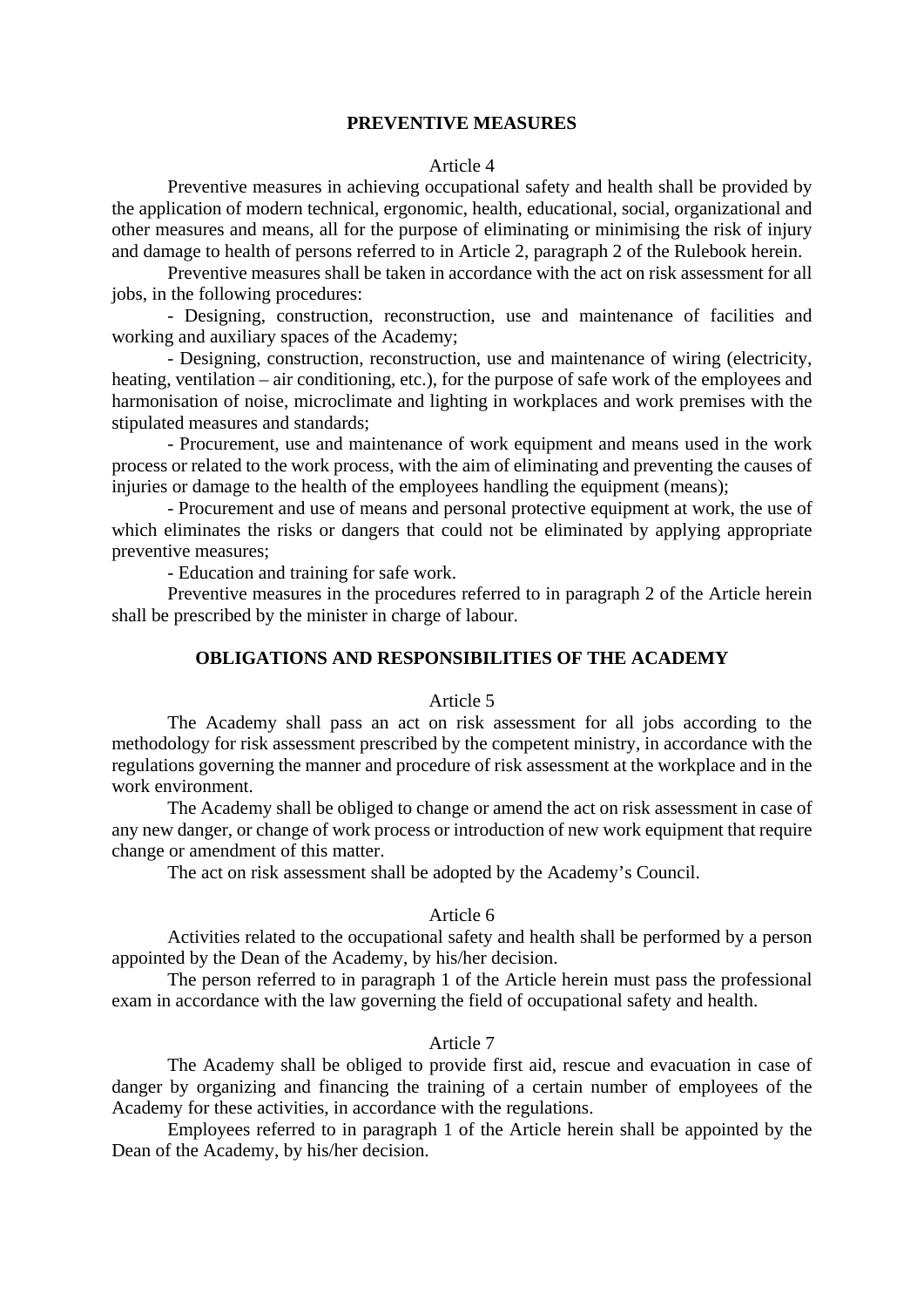# Article 8

In addition to the persons specified in Article 7, first aid in case of injury or sudden illness during work shall be also provided by:

- The person in charge of occupational safety and health referred to in Article 6 of the Rulebook herein,

- Every employee who is present in the work environment in the event of an accident at work shall be obliged to participate in the provision of first aid, according to his/her abilities and knowledge.

# Article 9

In order to ensure the occupational safety and health and to implement preventive safety measures, the Academy shall be obliged to inform the competent labour inspection of any change in the work process if those changes transform working conditions, at least eight days before the start of work.

The Academy shall require the employer who executes works (maintenance, repairs or reconstructions) or uses services in its facilities, to provide, maintain and implement the prescribed occupational safety and health measures in accordance with the regulations.

### Article 10

In the event when the Academy shares a working space with another employer during the performance of its activities, it shall be obliged to make a written agreement on cooperation and implementation of safety measures with the employer in question and appoint persons in charge of coordination of these activities, in order to achieve cooperation in the field of providing occupational safety and health measures.

# **EMPLOYEE TRAINING**

#### Article 11

The Academy shall be obliged to carry out training of employees on occupational safety and health.

Training shall be carried out when commencing employment, transferring employees to other jobs, introducing new technology or new means of work, as well as when changing the work process.

## Article 12

Testing of the theoretical and practical competences for occupational safety and health shall be done at the workplace.

Periodic testing of competences for occupational safety and health of the employee at a job with increased risk shall be carried out in the manner and in accordance with the procedure provided by the act on risk assessment.

# **COMMITTEE FOR OCCUPATIONAL SAFETY AND HEALTH**

# Article 13

The Committee for Occupational Safety and Health (hereinafter: the Committee) at the Academy, shall be formed by the decision of the Dean.

The Committee shall consist of three members: one teacher, one representative of non-teaching staff (as two representatives of the employees) and one member of the management appointed by the Dean (as a representative of the employer).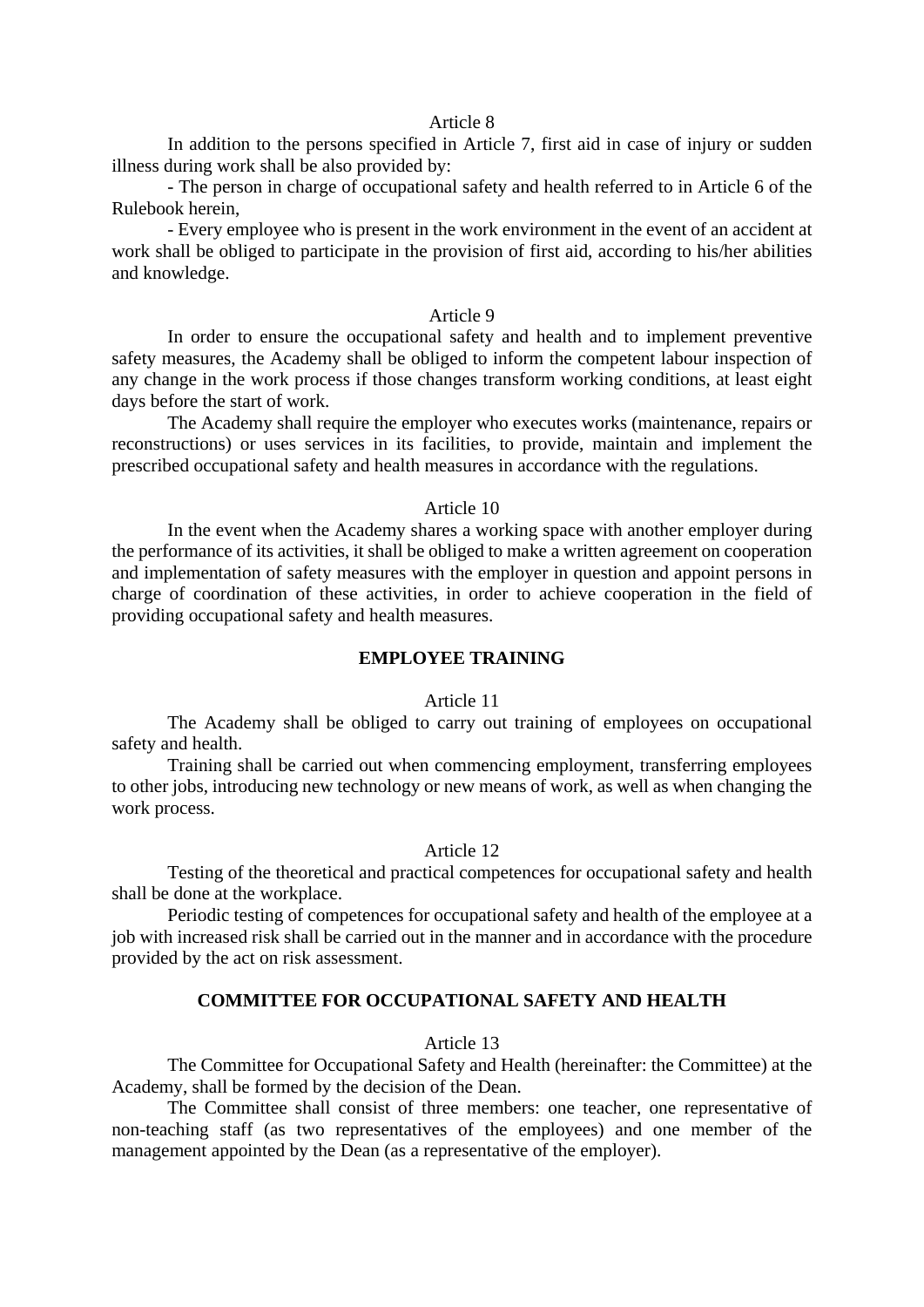# Article 14

The Dean and the Committee shall cooperate on issues of occupational safety and health, in accordance with the law and other regulations governing this matter.

In order to take joint measures and implement activities related to the occupational safety and health, the entities referred to in paragraph 1 of the Article herein may hold joint meetings.

## **WORKSPACE**

### Article 15

All work and auxiliary spaces must be sufficiently lit by natural or artificial light, depending on the type of work

Windows, lighting openings and other lighting elements as well as lamps must be kept clean and in good condition.

Artificial lighting of work spaces must be designed in such a way that employees and users do not get blinded by it.

# Article 16

Natural or artificial ventilation or air conditioning shall be provided in the work spaces, according to the applicable regulations on ventilation and air conditioning of work and auxiliary spaces.

### Article 17

Work and auxiliary spaces must meet the stipulated conditions in accordance with the applicable regulations in terms of lighting, microclimate and harmfulness (chemical, physical and biological).

During the work process, the conditions of the working environment shall be preventively and periodically checked and examined.

# Article 18

Preventive examinations of working environment conditions shall be performed no later than six months from the beginning of a new working or technological process, reconstruction of the facility in which the working process is taking place or replacement of technical capacities that change the working conditions.

Periodic examinations of the working environment conditions shall be performed within 3 years from the previous examination.

# **WORK EQUIPMENT**

#### Article 19

Work equipment and means of work may only be used for the specific purpose for which they are intended.

Safety devices and protectants on equipment and means of work must be used according to their purpose.

# Article 20

Misuse and undesignated use of work equipment, as well as their intentional damage, shall be prohibited.

The employee shall be obliged to immediately report the defects and malfunctions of